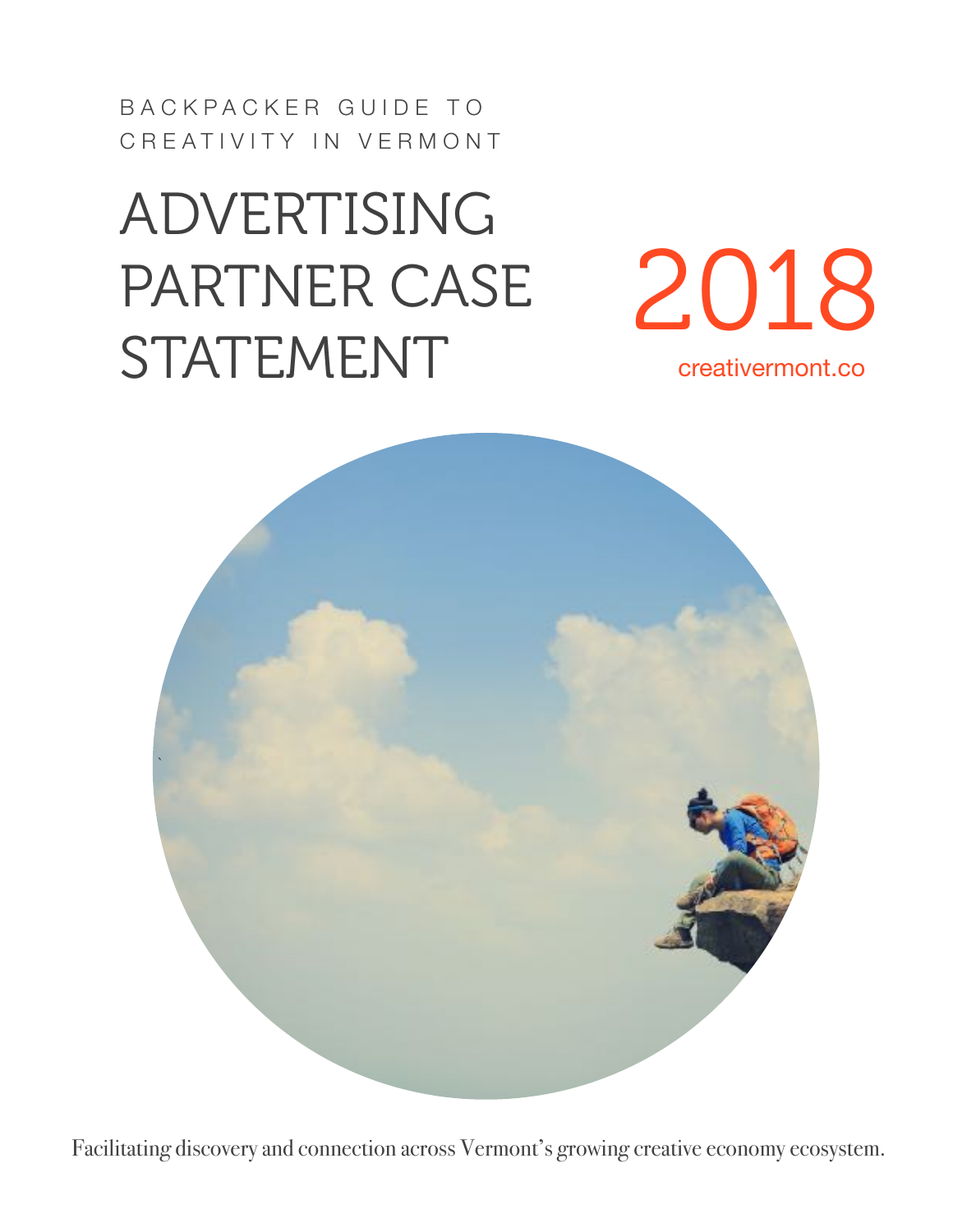

## Welcome

Thank you for considering the Backpacker Guide as vehicle for connecting and growing Vermont's increasingly significant creative economy. Our ambition at the Guide is to generate a new narrative about Vermont's value proposition as a state. We want to be the premiere on-ramp for anyone looking for information about and access to Vermont's growing community of creatives – from artists and designers to dancers and game designers, coders to brewmasters and writers. Together we can welcome new actors to the stsate while helping to connect those already working here - with the goals of fostering more dense networks, increased collaboration, and a growth in creative output to support the well-being of our state.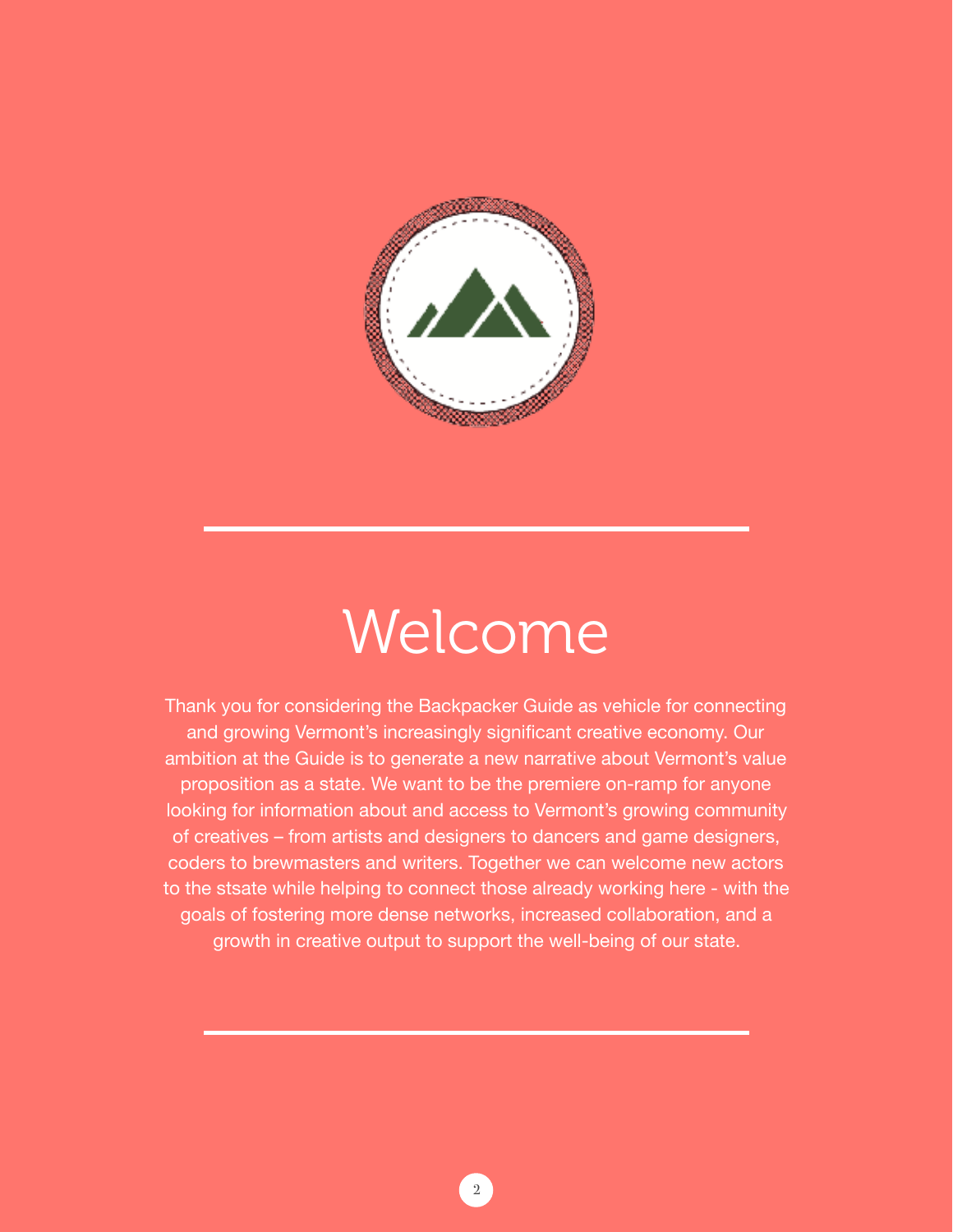## The Case for Creativity in Vermont

### **Vermont is a cradle of innovation nestled between the major North American markets of New York, Boston, Montréal and Toronto.**

These cities are premiere creative domiciles, thriving communities where culture and creativity abound across sectors. Creative workers in these cities are restless, mobile, and earn a good living in their industries.

These are the target markets for the Backpacker Guide, representing a total audience of over 13.5 million – with another combined population of more than 100 million residents in the smaller cities and outlying areas.

Vermont is home to a vibrant creative sector that, combined, accounts for 9 percent of direct employment, equivalent to both manufacturing and agricultural employment.

The Backpacker Guide encourages creative professionals, entrepreneurs, and freelancers to discover and connect with our rich story of creativity, innovation and entrepreneurship. Our sole purpose is to make the case that creativity thrives in Vermont, and they will too.

For workers looking to leave the high-cost cities of the northeast, Vermont offers diffuse but supportive creative networks, a startup friendly environment, and an exceptional quality of life.



3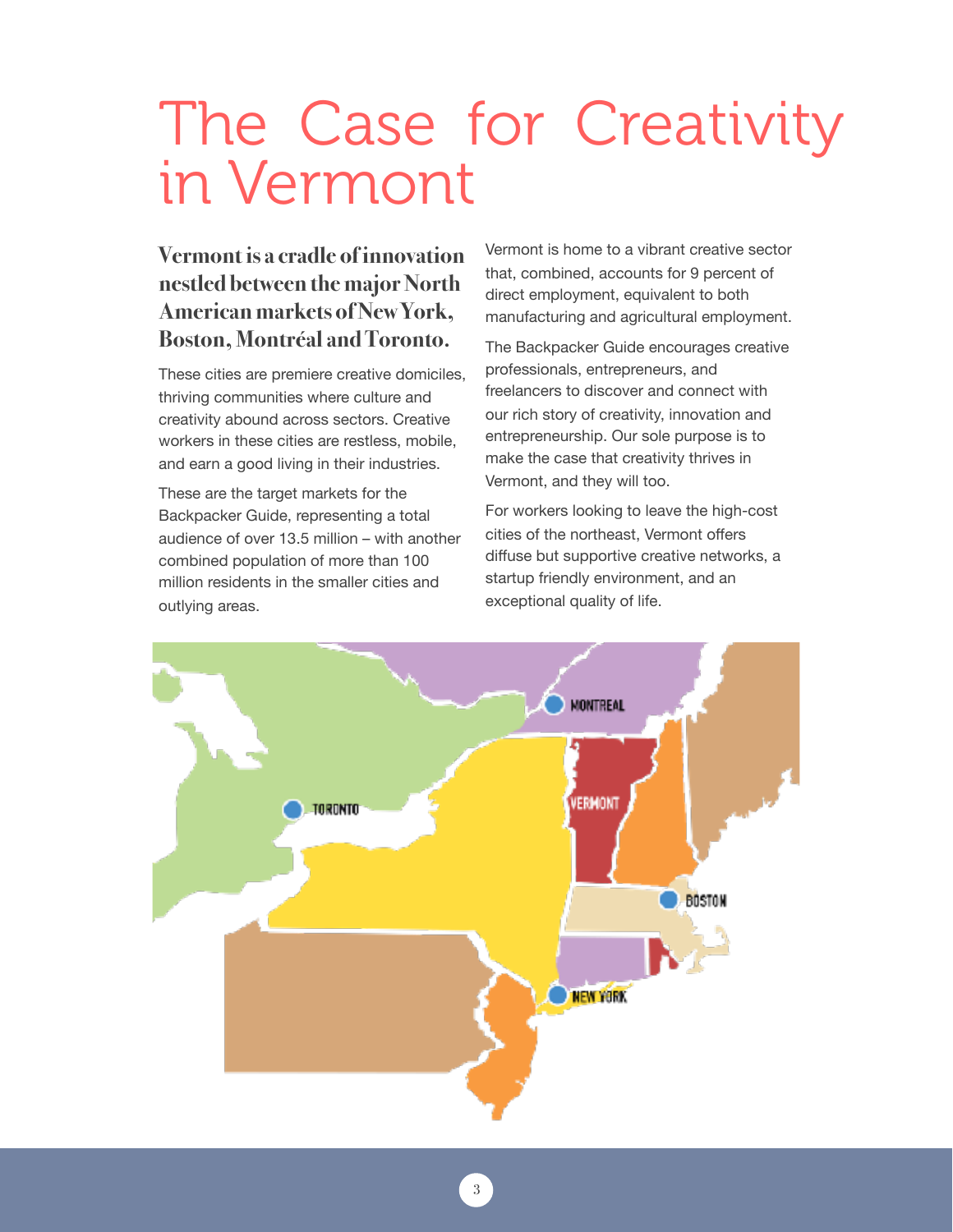### Connecting Freelancers, Founders, and Employees

#### **The Backpacker Guide reaches over 1,000 monthly subscribers and visitors to the website.**

The Backpacker Guide targets visitors in nine high value growth sectors that demonstrate significant movement in at least three directions: freelance work, startups, and job seekers.

Freelance work is at the heart of a restructuring of the U.S. economy that will see more than 50 percent of workers engaged in some form of independent work by 2020. Many seek to break their isolation.

These workers are attractive to Vermont because they disproportionately benefit service-based Main Street enterprises such as coworking spaces. Freelancers also bring strong wage earnings and lower overhead requirements than many other forms of work.

Furthermore, freelancers contribute to the growth of startups – many will start their own businesses, and others will support the success of other founders. Both are good for Vermont's creative economy as the rise in entrepreneurial "churn" will generate livelihoods and regional economic health.

Finally, the Backpacker Guide will be a useful entry point for workers who seek employment in industries where knowledge and creativity are prized qualities – in design and illustration, film and video, craft manufacturing, and related fields.

**Independent creatives generate the background culture against which popular culture, entrepreneurship and a vibrant "quality of life" are defined.** 

**Startups generate new ideas in the marketplace, capture new and often innovative areas of value creation, and create jobs that retain and attract workers with emergent skills.** 

**Growth companies in the creative sector are often some of the most vibrant and dynamic places to work, appealing to the aspirations of skilled and entrepreneurial workers.**

4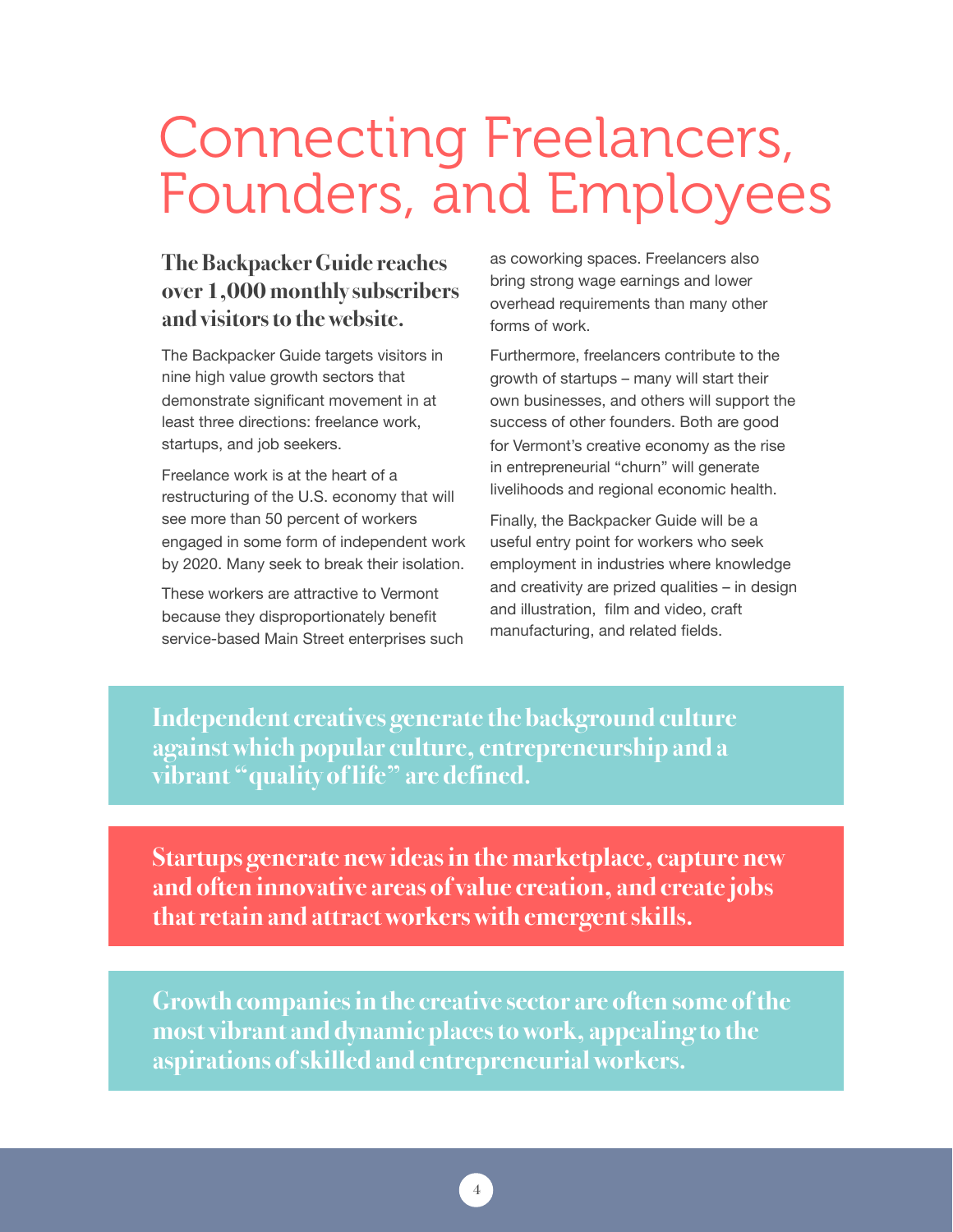## Partnership Rates

**Advertising plays an essential role in sustaining The Backpacker Guide's presence and visibility. With a growing online and social media presence, the Guide offers a strong strategy to raise the visibility of our story and our partners. This includes:** 

- Website content optimized by sector, geographically targeted
- $\bullet$  > 1,130 email subscribers
- > 10,000 monthly Facebook viewers, boosted content
- > 6,000 combined audience through Backpacker connectors and influencers

| <b>Exclusive</b><br>Content<br>Partner | Sole presenter,<br>content page*    | Single footer logo, recognition text<br>Monthly editorial blog content<br>Monthly email logo placement<br>Monthly boosted Facebook<br>content<br>Monthly sponsored Instagram post | \$1,250/yr          |
|----------------------------------------|-------------------------------------|-----------------------------------------------------------------------------------------------------------------------------------------------------------------------------------|---------------------|
| Paired<br>Content<br>Partner           | Shared presenter,<br>content page*  | Shared footer logo<br>Quarterly email logo placement<br>Quarlerly editorial blog content<br>Quarterly boosted Facebook<br>content                                                 | \$500/yr            |
| <b>Site</b><br>Content<br>Partner      | Logo placement,<br>sponsor page     | Shared footer logo<br>Quarterly email logo placement<br>Quarterly boosted Facebook<br>content                                                                                     | \$250/yr            |
| Content<br>Partner                     | Content partner for<br>blog content | Logo placement on the blog<br>Facebook boost for sponsored<br>content<br>Instagram post for sponsored<br>content                                                                  | \$25/m <sub>o</sub> |

\* Sponsored content pages include Discover, Explore, Creative Sector, Creative Zones, Work, and Start pages. View these pages at <http://createinvermont.com>

5